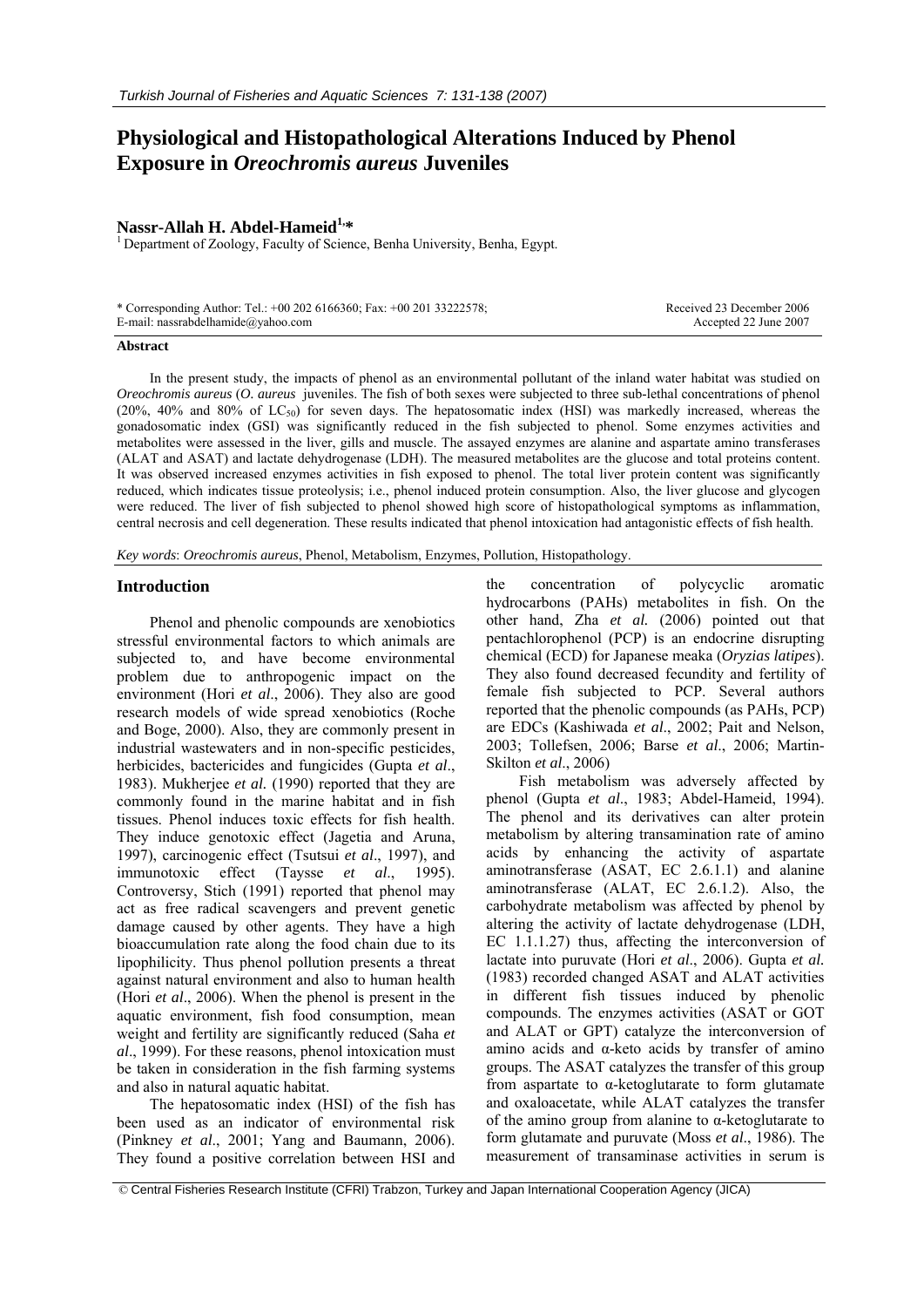frequently used as a diagnostic tool in human and animals (Bernet *et al*., 2001; Barse *et al*., 2006). Damage to the liver, kidney and gills is evident from elevated transaminase activities (Bernet *et al*., 2001).

In Egypt, extensive use of chemicals in a wide broad of industrial activities such as textile, pesticides, fertilizers, petrochemical, cement, paper and pulp, and food processing. About 50% of industrial activities are localized in Cairo and 40% in Alexandria. The rest is in Delta and Upper Egypt (Barakat, 2004). Most of the industrial activities and human activities are based on River Nile. Therefore, water pollution is generated from disposing the industrial hazardous wastes. The environmental assessment of phenolic compounds in River Nile showed elevated levels of these pollutants at Kafr El Zayat city (El-Gendy *et al*., 1991). The population of tilapia fish is highly dense in the vicinity of the River Nile. It is also so popular for the Egyptians. Therefore, the objective of the present study is to detect the metabolic and histopathological changes of blue tilapia (*O. aureus*) juveniles induced by exposure to phenol.

#### **Materials and Methods**

# **Experimental Groups**

Blue tilapia (*O. aureus*) juveniles (Teleostei: Cichlidae) measuring 8.59±0.70 cm in total length and weighing  $10.11 \pm 1.01$  g were gifted from central laboratory for aquaculture research (CLAR) Abassa, Abouhammad, Sharkya, Egypt. The fish were acclimated for one week in large cement aquaria (1 m<sup>3</sup>) in fish biology laboratory, faculty of science, Benha University. Thereafter, the fish were divided into four glass aquaria (40 cm height, 70 cm length and 30 cm width) each containing seven males and seven females. Static experimental system was conducted at a constant water temperature  $(23\pm0.5^{\circ}C)$ and normal photoperiod during June 2006. The lethal concentration for 50% of fish for 96-h (96-h  $LC_{50}$ ) of phenol was found to be 29 mg/L (Abdel-Hameid, 1994). Fish were subjected to three sub-lethal concentrations of phenol (20%, 40% and 80% 96-h  $LC_{50}$ ) for one week. Those in the fourth aquarium were considered as a control group. Phenol concentrations remained constant throughout the time course of the experiment, it was renewed every 12 h as 30% of phenol has lost by volatilization during this period (Hori *et al*., 2006). The fish were fed on standard fish diet every 12 h, the remaining food was siphoned. After one week from the beginning of the experiment, the fish were decapitated, weighed and sacrificed. The liver, gills and white epiaxial muscle were isolated from each fish.

# **Somatic Indices**

Liver, gonad and intestine were weighed and

also the fish were weighed without gut (gutted weight). The somatic indices, hepatosomatic index (HSI), gonadosomatic index (GSI) and intestinosomatic index (ISI) were computed as a ratio of the organ weight to the gutted weight.

#### **Biochemical Analysis**

The fish tissues were homogenized in cold distilled water using glass homogenizer. The tissues homogenates were centrifuged twice (4000 rpm for 5 min). The final supernatants were used for the enzyme assays and metabolites determination. The ASAT and ALAT activities were assayed colorimetrically following the method of Reitman and Frankel (1957). LDH activity was assayed kinetically at 340 nm (Hochachka *et al*., 1978). The following tissue metabolites were determined by the total protein content with reaction of copper sulphate in alkaline medium (Henry, 1964), glucose with glucose oxidase reaction (Trinder, 1969) and glycogen with alkaline digestion of the tissue (Oser, 1979) followed by enzymatic measurement of glucose.

# **Histopathology**

After dissecting the fish, small pieces of the liver were fixed in neutral buffered formalin. Then, it was dehydrated and embedded in paraffin. The liver sections of 4 mm were stained with hematoxylin and eosin. Histopathological activity index (HAI) was scored by examining five fields (at 400x) for each slide. Portal inflammation, central necrosis and degeneration are histopathological signs graded as zero: zero findings; 1: evidence of pathological signs; 2: mild pathological signs; 3: moderate pathological signs and 4: marked pathological signs (Park *et al*., 2005).

# **Statistical Analysis**

Statistical analyses of the raw data were computed using SPSS (version 10). The data of this work are presented as mean  $\pm$  standard deviation. Significant differences between the control and experimental groups were computed using two paired student t-test (Pipkin, 1984).

# **Results**

#### **The Somatic Indices**

The HSI values of the fish subjected to phenol polluted water were generally increased. It was nonsignificantly differed in male fish subjected to low  $(20\%$  96-h LC<sub>50</sub>) phenol, whereas significant difference was observed in case of females subjected to this phenol level. The medium  $(40\% \, 96-h \, LC_{50})$ and high  $(80\% \, 96-h \, LC_{50})$  phenol levels induce significant increase of the HSI of both sexes. Phenol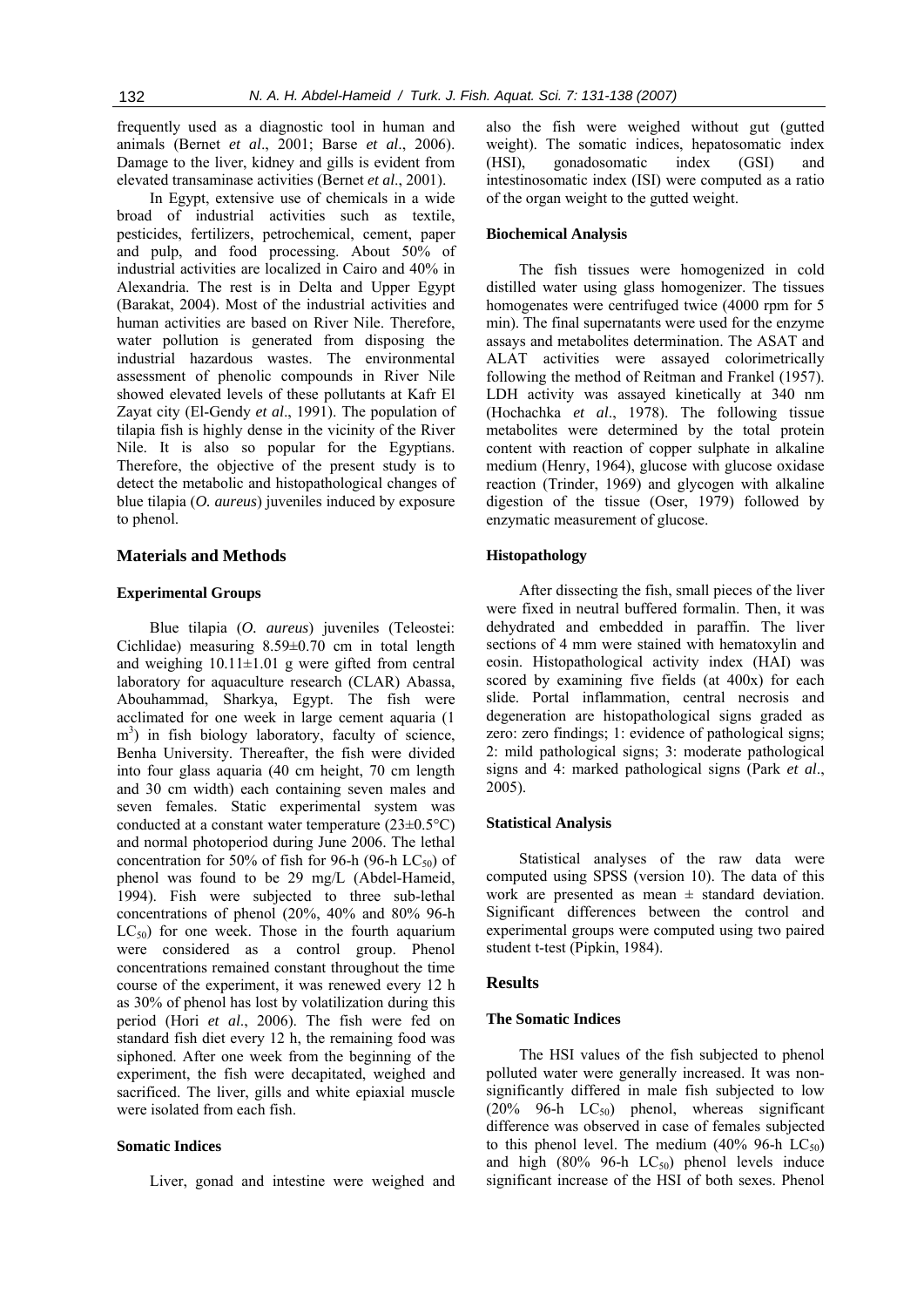exposure induces general reduction of GSI of both sexes of blue tilapia juveniles. Non-significant increase was reported for male fish subjected to 20% 96-h  $LC_{50}$  of phenol, whereas significant reduction was observed in case of male fish subjected to 40% and 80% 96-h  $LC_{50}$  of phenol. The GSI of the female fish was significantly reduced in all tested groups (Table 1).

The fish exposed to phenol polluted water exhibited hypoactivity and loss of appetite. This is clearly evident in fish subjected the high phenol concentration (80% 96-h  $LC_{50}$ ). This was also supported by the observed reduction of the ISI (Table 1). The ISI was generally reduced after phenol exposure. The data showed non-significant difference in case of fish subjected to 20% 96-h  $LC_{50}$  of phenol, whereas significant reduction of ISI was reported for both sexes of fish subjected to medium and high phenol levels.

There was a positive correlation between GSI and ISI of both sexes ( $r=0.75 \& r=0.607$  for male and female, respectively). The correlation between HSI and GSI was found to be positive for male  $(r=0.23)$  and negative for female (-0.143). The reverse is true for the correlation between HSI and ISI.

# **Carbohydrate Metabolism**

The glucose content in the liver, gills and muscle of blue tilapia juveniles generally reduced due to phenol exposure (Table 2). The changes in glucose content were found to be concentration-dependent. All tissues have significantly reduced glucose content due to phenol exposure, except the liver of female fish subjected to low phenol level which showed nonsignificant reduction. Meanwhile, positive correlation was found between tissue glucose content, being positive correlation between the gills and muscle of the female fish ( $r=0.76$  P $\leq$  0.05). On the other hand, the liver glycogen content reduced significantly due to exposure to 40% and 80% 96-h  $LC_{50}$  of phenol (Table 3). The low phenol concentration induced nonsignificant alterations of the liver and muscle glycogen content. Conversely, the muscle glycogen content was elevated as a result of exposure to 40% and 80% 96-h  $LC_{50}$  of phenol.

**Table 1.** Effect of different concentrations of phenol on hepatosomatic index (HSI, %), gonadosomatic index (GSI, %) and intestinosomatic index (ISI, %) of *O. aureus* juveniles

| Groups                      | <b>HSI</b>     |                | GSI              |                  | ISI              |                   |
|-----------------------------|----------------|----------------|------------------|------------------|------------------|-------------------|
|                             | Male           | <b>Female</b>  | Male             | Female           | Male             | Female            |
| Control                     | $4.07\pm0.13$  | $429\pm0.25$   | $2.27\pm 0.28$   | $619\pm0.20$     | $18.73 \pm 0.41$ | $21.90\pm0.93$    |
| $20\%96-h$ LC <sub>50</sub> | $428\pm0.57$   | $478\pm0.35*$  | $2.06\pm0.91$    | $566\pm0.53*$    | $18.58\pm0.51$   | $21.71 \pm 1.13$  |
| 40%96-h LC <sub>50</sub>    | $5.23\pm0.19*$ | $5.47\pm0.47*$ | $1.38 \pm 0.24*$ | $449\pm0.35*$    | $16.38\pm0.47*$  | $18.55 \pm 1.29*$ |
| $80\%96-h$ LC <sub>50</sub> | $5.88\pm0.35*$ | $6.15\pm0.33*$ | $1.42 \pm 0.16*$ | $3.61 \pm 0.17*$ | $14.63\pm3.23*$  | $16.35\pm0.95*$   |

All data are mean of seven fishes. Data are expressed as mean± standard deviation. Significant differences are marked by (\*) at P<0.05.

**Table 2.** Effect of different concentrations of phenol on glucose content (mg/g fresh tissue) in the tissues of *O. aureus* juveniles

| Groups                       | Liver             |                 | Gills            |                     | Muscle           |                 |
|------------------------------|-------------------|-----------------|------------------|---------------------|------------------|-----------------|
|                              | Male              | Female          | Male             | Female              | Male             | Female          |
| Control                      | $27.25 \pm 0.47$  | $26.52\pm0.34$  | $2.56\pm0.20$    | $3.61 \pm 0.13$     | $10.57\pm 0.26$  | $9.62 \pm 0.28$ |
| $20\%96$ -h LC <sub>50</sub> | $26.12\pm0.50*$   | $2610\pm0.31$   | $2.41\pm 0.17*$  | 3.40 $\pm$ 0.17 $*$ | 9 12 $\pm$ 0 26* | $740\pm0.36*$   |
| 40%96-h LC <sub>50</sub>     | $23.22 \pm 0.38*$ | $22.12\pm0.57*$ | $2.01\pm0.14*$   | $2.81\pm0.18*$      | $813\pm0.16*$    | $6.42\pm0.32*$  |
| $80\%96$ -h LC <sub>50</sub> | $21.92\pm 0.84*$  | $16.34\pm0.42*$ | $1.11 \pm 0.16*$ | $2.01 \pm 0.12*$    | $7.10\pm0.19*$   | $5.52\pm0.27*$  |

All data are mean of seven fishes. Data are expressed as mean± standard deviation. Significant differences are marked by (\*) at P<0.05.

**Table 3**. Effect of different concentrations of phenol on glycogen content (mg glucosyl glucose/g fresh tissue) in the tissues of *O. aureus* juveniles

| Groups                       |                     | Liver              |                     | Muscle             |
|------------------------------|---------------------|--------------------|---------------------|--------------------|
|                              | Male                | Female             | Male                | Female             |
| Control                      | $0.861 \pm 0.015$   | $0.832\pm0.021$    | $0.262\pm0.031$     | $0.247 \pm 0.016$  |
| $20\%96-h$ LC <sub>50</sub>  | $0.852\pm0.025$     | $0.821 \pm 0.012$  | $0.252\pm0.080$     | $0.236 \pm 0.09$   |
| 40%96-h LC <sub>50</sub>     | $0.712 \pm 0.022$ * | $0.621 \pm 0.013*$ | $0.202 \pm 0.071$ * | $0.213 \pm 0.049*$ |
| $80\%96$ -h LC <sub>50</sub> | $0.545 \pm 0.013*$  | $0.521* \pm 0.14$  | $0.192 \pm 0.042*$  | $0.185 \pm 0.056*$ |

All data are mean of seven fishes. Data are expressed as mean $\pm$  standard deviation. Significant differences are marked by  $(*)$  at P<0.05.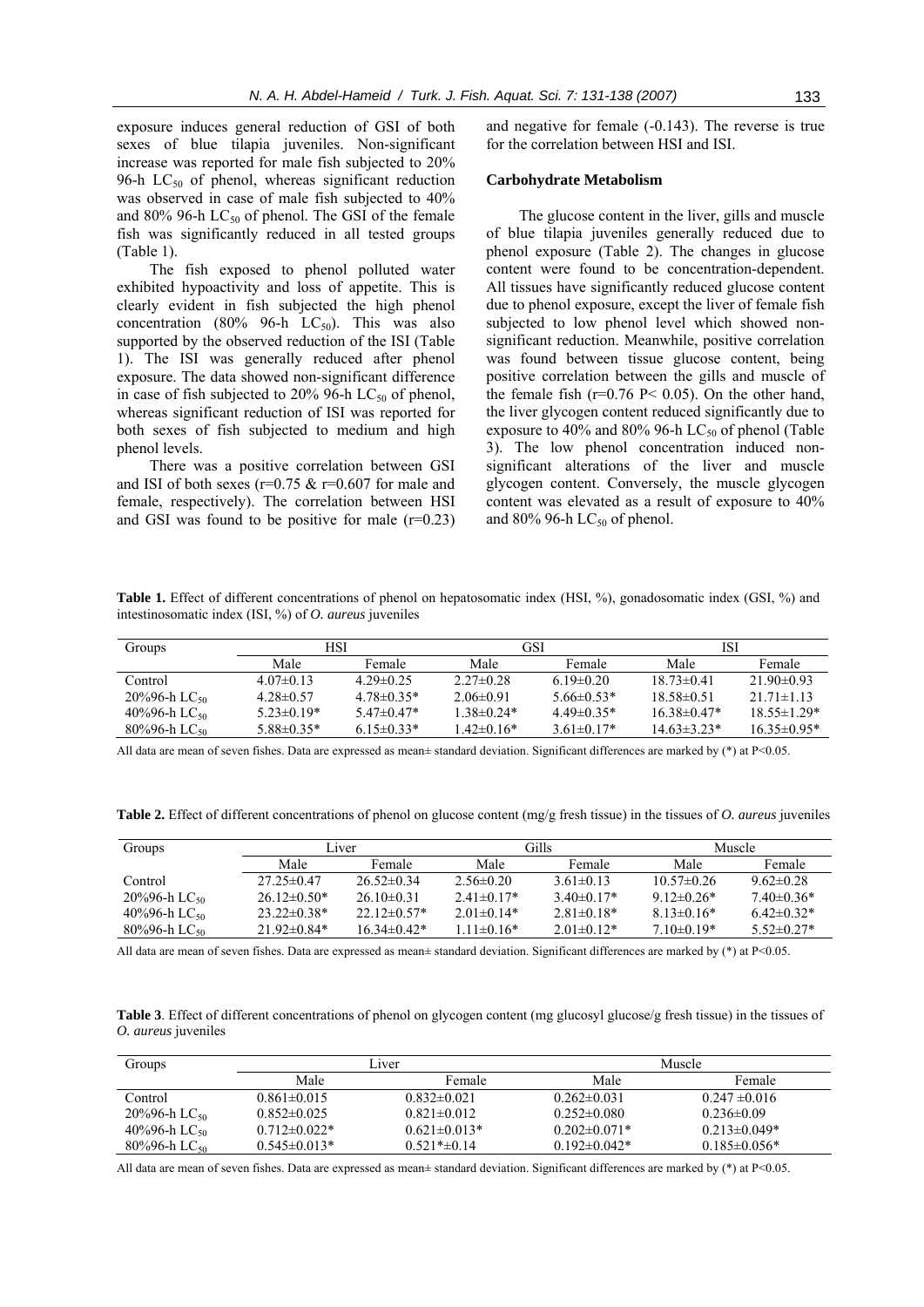The activity of LDH in the examined tissues was generally elevated (Table 4). The LDH was necessary to convert lactate into glucose. Significant results were recorded for fish exposed to 40% and 80% 96-h  $LC_{50}$  of phenol.

# **Protein Metabolism**

The total protein content in the liver and gills showed reduced levels due to phenol exposure (Table 5). It is a concentration-dependent effect, i.e., the lowest inhibition due to the high phenol concentration. The low phenol level induces nonsignificant reduced protein level, except the liver of male fish which showed significant reduction. On the contrary, the muscle protein was markedly increased in the fish groups subjected to phenol polluted water. It was found non-significant rises in fish subjected to the low phenol level, whereas significant enhanced protein levels were recorded for fish subjected to the medium and high phenol levels.

It was recorded marked and enhanced ASAT activities in the examined tissues of the fish subjected to all phenol levels (Table 6). The low phenol level induced non-significant increased enzyme activity, whereas the medium and high phenol levels induced a significant effect.

The ALAT activity in the liver of fish subjected all tested phenol levels showed a marked reduction (Table 7). It significantly differed from the control group, when the fish subjected to 40% and 80% 96-h  $LC_{50}$  of phenol. The enzyme activity in the gills and muscle was generally increased. The  $20\%$  96-h LC<sub>50</sub> of phenol induced non-significant increased ALAT activity in the gills and muscle, except the enzyme activity in the gills of male fish which showed significant difference. The medium and high phenol levels induced significant rise of enzyme activity in the gills and muscle (Table 7).

# **Histopathology**

The liver of the control fish showed no histopathological signs (Table 8 and Figure 1). The liver of fish subjected to the low, medium and high phenol levels showed histopathological sings (Figure 2, 3, and 4). These signs include inflammation around

**Table 4.** Effect of different concentrations of phenol on LDH activity (Units/min/g fresh tissue) in the tissues of *O. aureus* juveniles

| Groups                      | Liver            |                 | Gills           |                     | Muscle              |                  |
|-----------------------------|------------------|-----------------|-----------------|---------------------|---------------------|------------------|
|                             | Male             | Female.         | Male            | Female              | Male                | Female           |
| Control                     | $1.71 \pm 0.41$  | 1 69±0 36       | $1.50 \pm 0.10$ | $179 \pm 013$       | $90.27 \pm 1.31$    | $8921\pm1.24$    |
| $20\%96-h$ LC <sub>50</sub> | 1.82±0.46        | $1.86 \pm 0.57$ | $1.61 \pm 0.21$ | $189\pm0.14$        | 91.62 $\pm$ 1.71    | $9019\pm2.14$    |
| 40%96-h LC <sub>50</sub>    | $2.51 \pm 0.49*$ | $2.31\pm0.57*$  | $2.59\pm0.42*$  | $2.79\pm 0.15*$     | $100.12 \pm 1.28$ * | $98.12\pm0.96*$  |
| $80\%96-h$ LC <sub>50</sub> | $3.72\pm0.52*$   | $2.86\pm0.76*$  | $3.94\pm0.23*$  | 4 01 $\pm$ 0 24 $*$ | $11812 \pm 121*$    | $119.13\pm0.64*$ |

All data are mean of seven fishes. Data are expressed as mean± standard deviation. Significant differences are marked by (\*) at P<0.05.

**Table 5.** Effect of different concentrations of phenol on total protein content (mg/g fresh tissue) in the tissues of *O. aureus* juveniles

| Groups                      | Liver             |                    | Gills            |                   | Muscle             |                   |
|-----------------------------|-------------------|--------------------|------------------|-------------------|--------------------|-------------------|
|                             | Male              | Female             | Male             | Female            | Male               | Female            |
| Control                     | $83.08 \pm 2.42$  | $70.12 \pm 2.16$   | $35.12 \pm 1.94$ | $30.12\pm0.86$    | $17.52\pm0.61$     | $18.52 \pm 0.92$  |
| $20\%96-h$ LC <sub>50</sub> | $81.12 \pm 1.36*$ | $70.01 \pm 2.29$   | $34.12\pm0.86$   | $30.04 \pm 1.02*$ | $18.04\pm0.97$     | $18.92 \pm 0.87$  |
| 40%96-h LC <sub>50</sub>    | $70.88\pm3.69*$   | $56.12 \pm 2.32*$  | $26.14\pm0.79*$  | $27.34\pm0.87*$   | $20.24 \pm 24$ *   | $19.41\pm0.43*$   |
| $80\%96-h$ LC <sub>50</sub> | $42.67 \pm 1.96*$ | $39.62 \pm 1.12^*$ | $19.98\pm0.69*$  | $20.52\pm0.85*$   | $23.91 \pm 0.67$ * | $22.25 \pm 0.74*$ |

All data are mean of seven fishes. Data are expressed as mean± standard deviation. Significant differences are marked by  $(*)$  at P<0.05.

**Table 6.** Effect of different concentrations of phenol on ASAT activity (Units/min/g fresh tissue) in the tissues of *O. aureus* juveniles

| Groups                      | Liver             |                   | Gills             |                  | Muscle            |                 |
|-----------------------------|-------------------|-------------------|-------------------|------------------|-------------------|-----------------|
|                             | Male              | Female            | Male              | Female           | Male              | Female          |
| Control                     | $41.23 \pm 0.81$  | $40.13 \pm 0.83$  | $20.12 \pm 0.98$  | $21.47\pm 0.81$  | $18.12\pm0.85$    | $17.16\pm0.79$  |
| $20\%96-h$ LC <sub>50</sub> | 41 $62\pm0.74$    | $40.82 \pm 0.91$  | $20.81 \pm 0.91$  | $21.61 \pm 0.69$ | $18.51 \pm 0.097$ | $17.42\pm0.69$  |
| 40%96-h $LC_{50}$           | 56 24 $\pm$ 0 27* | $58.14\pm0.57*$   | $25.23 \pm 0.47*$ | $25.72\pm0.58*$  | $24.38\pm0.34*$   | $2396\pm0.37*$  |
| 80%96-h $LC_{50}$           | $76.32\pm0.28*$   | $80.25 \pm 0.96*$ | $36.42\pm0.29*$   | $37.32\pm0.23*$  | $32.47\pm 0.59*$  | $31.93\pm0.55*$ |

All data are mean of seven fishes. Data are expressed as mean± standard deviation. Significant differences are marked by (\*) at P<0.05.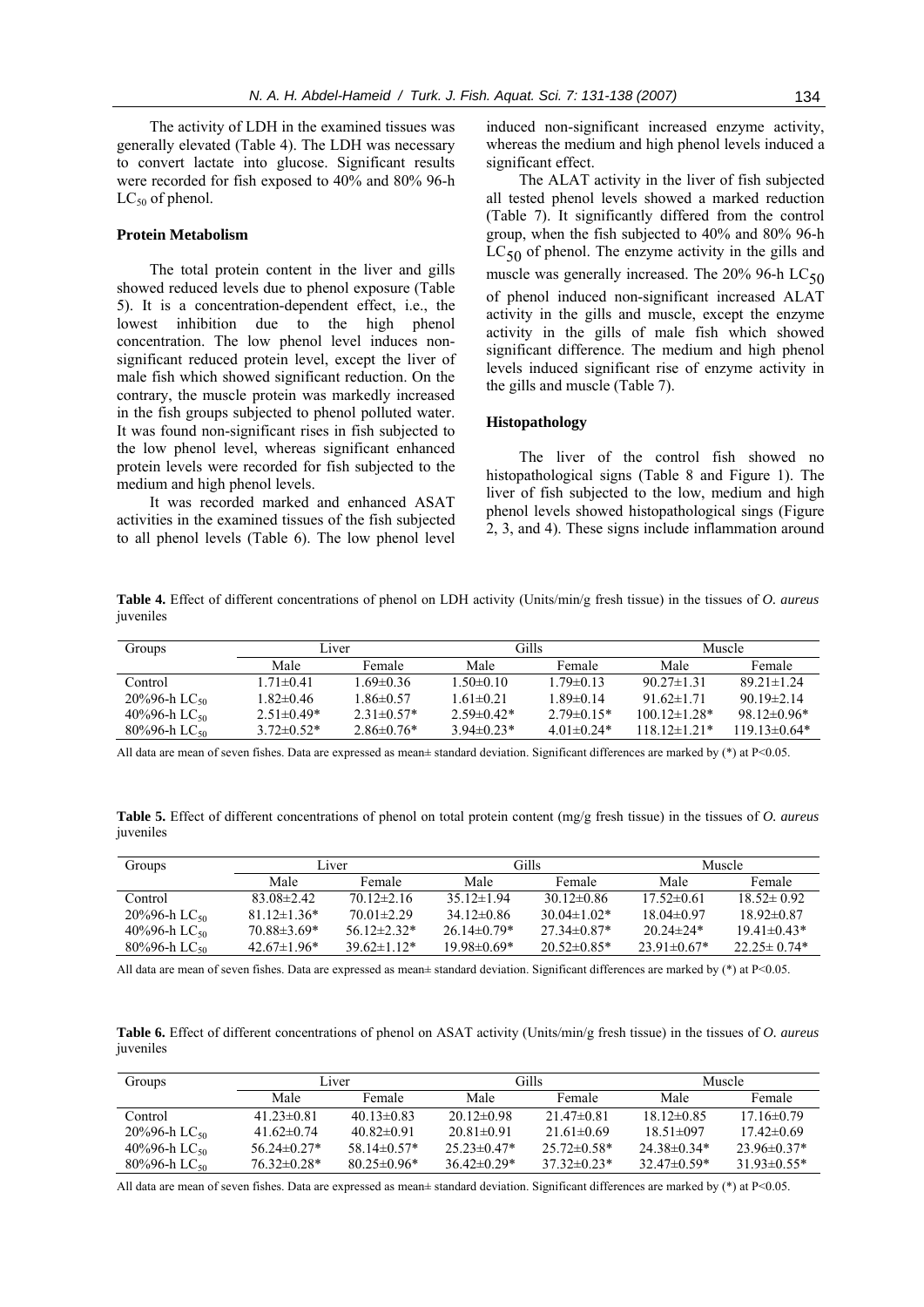**Table 7.** Effect of different concentrations of phenol on ALAT activity (Units/min/g fresh tissue) in the tissues of *O. aureus* juveniles

| Groups                      | Liver             |                   | Gills             |                   | Muscle             |                   |
|-----------------------------|-------------------|-------------------|-------------------|-------------------|--------------------|-------------------|
|                             | Male              | Female            | Male              | Female            | Male               | Female            |
| Control                     | $35.23 \pm 0.76$  | $33.21 \pm 1.12$  | $1923\pm0.92$     | $18.39 \pm 1.01$  | $16.21 \pm 1.23$   | $1592\pm0.91$     |
| $20\%96-h$ LC <sub>50</sub> | $35.01 \pm 1.21$  | $32.76\pm0.98$    | $21.10 \pm 1.04*$ | $19.01 \pm 0.92$  | $16.41 \pm 1.47$   | $16.12\pm0.79$    |
| 40%96-h LC <sub>50</sub>    | $28.60\pm0.89*$   | $27.27 \pm 1.92*$ | $24.12\pm0.71*$   | $23.12 \pm 1.91*$ | $23.29 \pm 1.27$ * | $24.19\pm0.95*$   |
| $80\%96-h$ LC <sub>50</sub> | $20.23 \pm 1.02*$ | $21.12\pm2.01*$   | $28.50\pm0.85*$   | $29.10\pm2.00*$   | $29.24 \pm 1.92^*$ | $28.29 \pm 0.49*$ |

All data are mean of seven fishes. Data are expressed as mean± standard deviation. Significant differences are marked by (\*) at P<0.05.

**Table 8.** Effect of different concentrations of phenol on histopathological activity index (HAI) in the tissues of *O. aureus* juveniles

| Groups                       | Inflammation    | Central necrosis | Cell degeneration |
|------------------------------|-----------------|------------------|-------------------|
| Control                      |                 |                  |                   |
| 20%96-h $LC_{50}$            | $1.51 \pm 0.41$ | $1.21 \pm 0.32$  | $1.14 \pm 0.41$   |
| 40%96-h LC <sub>50</sub>     | $2.75 \pm 0.27$ | $2.91 \pm 0.34$  | $2.67\pm0.29$     |
| $80\%96$ -h LC <sub>50</sub> | $3.62 \pm 0.41$ | $3.96 \pm 0.56$  | $4.21 \pm 0.12$   |

All data are mean of seven fishes. Data are expressed as mean± standard deviation. Significant differences are marked by (\*) at P<0.05. Hepatic injuries were graded as 0= negative finding; 1: evidence of pathological changes; 2; mild pathological changes; 3: moderated pathological changes and 4; marked pathological changes.



**Figure 1.** Photomicrograph of liver of control *O. aureus* juveniles showing normal structure (H&E, 400x).



**Figure 3.** Photomicrograph of liver of *O. aureus* juveniles subjected to 40% 96-h  $LC_{50}$  of phenol showing degenerated patch(DP) and necrotic cells (NC) and lymphocyte infiltration (L) (H&E, 400x).



**Figure 2.** Photomicrograph of liver of *O. aureus* juveniles subjected to 20% 96-h  $LC_{50}$  of phenol showing few necrotic cells (NC), few degenerated cells (DC) and lymphocyte infiltration (L) (H&E, 400x).



**Figure 4.** Photomicrograph of liver of *O. aureus* juveniles subjected to 80% 96-h  $\text{LC}_{50}$  of phenol showing more degenerated cells (DC), necrotic cells (NC) and lymphocyte infiltration (L) (H&E, 400x).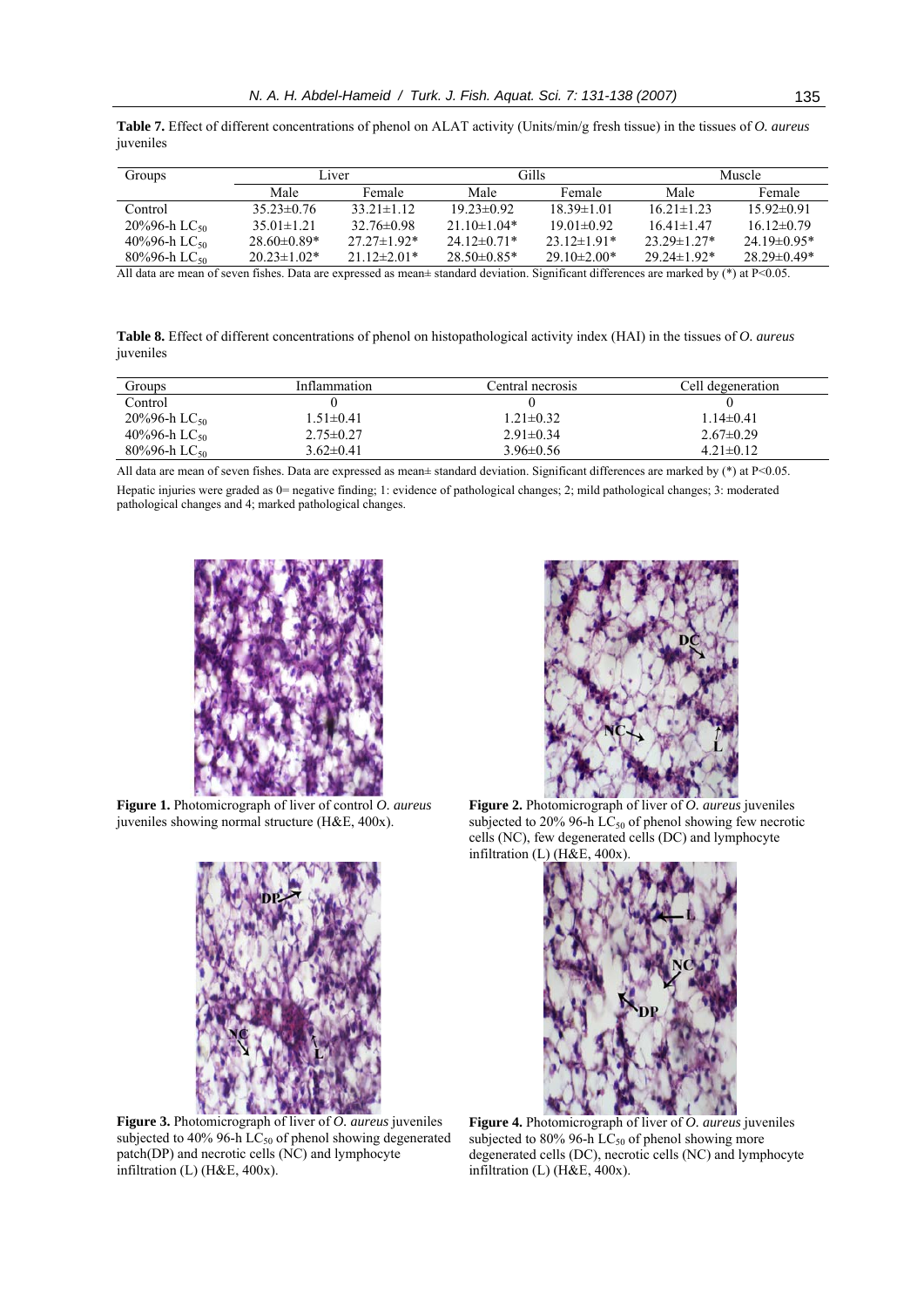portal vein, central necrosis and cell degeneration. Evidence of histopathological signs was recorded in the liver of fish subjected to low phenol level (Table 8 and Figure 2). Histopathological activity index (HAI) was found to be concentration-dependent. The liver of fish subjected to high phenol level recorded the highest HAI (Table 8 and Figure 4), whereas those subjected to low phenol level recorded the lowest HAI (Table 8 and Figure 2).

# **Discussion**

The aquatic environment of the River Nile subjected to many stressful factors, phenol and phenolic derivatives are one of the serious pollutants that reach the aquatic habitat. For this reason, this work is projected to examine the hazardous effects of phenol on one of the predominating fish species, *O. aureus* juveniles in the River Nile. The body indices are quite general and non-specific, but their low cost, ease and rapidly still make them valuable environmental risk assessment tools (Van der Oost *et al*., 2003). As the liver is a target for the metabolism in the fish body, the liver index (HSI) is a useful biomarker to detect the hazardous effects of the environmental stressors (Pait and Nelson, 2003). The HSI of *O. aureus* juveniles was elevated due to phenol intoxication. This observed hepatomegaly may partially reflect the enhancement of the liver size due to destructive changes. Barse *et al.* (2006) reported elevated HSI values of *Cyprinus carpio* subjected to 4-*tert*-butylphenol.

Much of attention has been focused on the endocrine disrupting chemicals (EDCs) on fish species (Celius *et al*., 1999; Barse *et al*., 2006). Lye *et al.* (1997) recorded apparent endocrine disruption in the wild fish populations in a number of locations. The EDCs enhance fish estrogenic activity so that the level of vitellogenin (VTG) production in the liver was increased (Barse *et al*., 2006). As the phenolic derivatives are a group of EDCs (Barakat, 2004; Barse *et al*., 2006; Tollefsen, 2006). Furthermore, nonylphenol induces sex reversal in Japanese medaka*, Oryzias latipes* (Gray and Metcalfe, 1997). So it may be possible that phenol stimulates VTG production in the liver and thus HSI was increased. In spite of no clear data, this is indicating that phenol is one of EDCs. To elucidate this effect, more works are required to cover this point. It could possibly mention that the enhancement of HSI may reflect reduced body weight. This result is in agreement with those reported by Pait and Nelson (2003) and Diniz *et al.* (2005). The reduction of ISI observed in the present study may support the reduction of the total body weight as a result of reduced appetite that induced by phenol pollution.

Similarly, the reduction of GSI of both sexes of blue tilapia subjected to phenol may possibly reflect the reduction of the gonad mass. Same result was reported for carp (*Cyprinus carpio*) subjected to 4 *tert-*butylphenol (Barse *et al*., 2006). They also added

that the reduction of the spaces in interstitium, disrupted lumen and spermatozoa necrosis results in a reduction of testicular mass.

Carbohydrates are usually the first energy source particularly in case of stress. Therefore, exposure to the pollutants causes reductions in muscle and liver glycogen content. Dange` (1986) reported that phenol (96-h  $LC_{50}$ ) can bring these energy stores down to zero after 96 h of exposure. This runs parallel with the present results as the glucose in the tested organs was reduced due to phenol intoxication. Hori *et al.* (2006) reported same result for *Brycon cephalus* juveniles exposed to phenol. The enhanced LDH activity in fish exposed to phenol observed in this study may reflect the increased rate of conversion of lactate to pyruvate and then to glucose. This result is in agreement with those reported for other fish species exposed to phenol (Hori *et al*., 2006). The fish liver glycogen was reduced after exposure to phenol. The reduction of hepatic glycogen stores could possibly due to that the hepatic synthesis of detoxifying enzymes requires high energy levels (Begum and Vijayaraghavan, 1995; Hori *et al*., 2006). Some fish such as *O. mossambicus* exhibit enhanced opercular movements when exposed to phenol, which suggests high oxygen demand (Saha *et al*., 1999). This may be a causative factor to induce the anaerobic oxidation to release energy by enhanced LDH activity.

The total protein content was reduced in the liver and gills of fish subjected to phenol. This may show that the protein was taken as an alternative source of energy, due to high energy demand that induced by phenol intoxication (Hori *et al*., 2006). This result is confirmed by the marked rise of ASAT and ALAT activities that reported in the present study. The enhanced activities of transaminases induced tissue proteolysis. This phenomenon is previously recorded for different fish species subjected to phenol (Dange`, 1986; Abdel-Hameid, 1994; Barse *et al*., 2006; Hori *et al*., 2006). The total protein content in the muscle was elevated. This is concomitant with the metabolic profile that does not indicate a metabolic demand that is able to induce substantial shift from carbohydrate to protein catabolism (Hori *et al*., 2006). The recorded elevated activities of transaminases in the muscle might have indicated a preliminary protein breakdown to obtain energy. Hori *et al.* (2006) stated that energy mobilization becomes more evident in the liver than the muscle which might only be a complementary strategy. This could possibly explain the elevated protein in the muscle.

It is generally reported that the histopatholoical biomarkers are useful as indicators of the general health of the fish and are considered as a mirror that reflects of the exposure to a variety of anthropogenic pollutants (Van der Oost *et al*., 2003). The liver of *O. aureus* juveniles subjected to phenol showed marked histopathological signs which were found to be directly proportional with the concentration of phenol. The high incidence of histopathological score reflects the degenerative effect of phenol on fish liver. This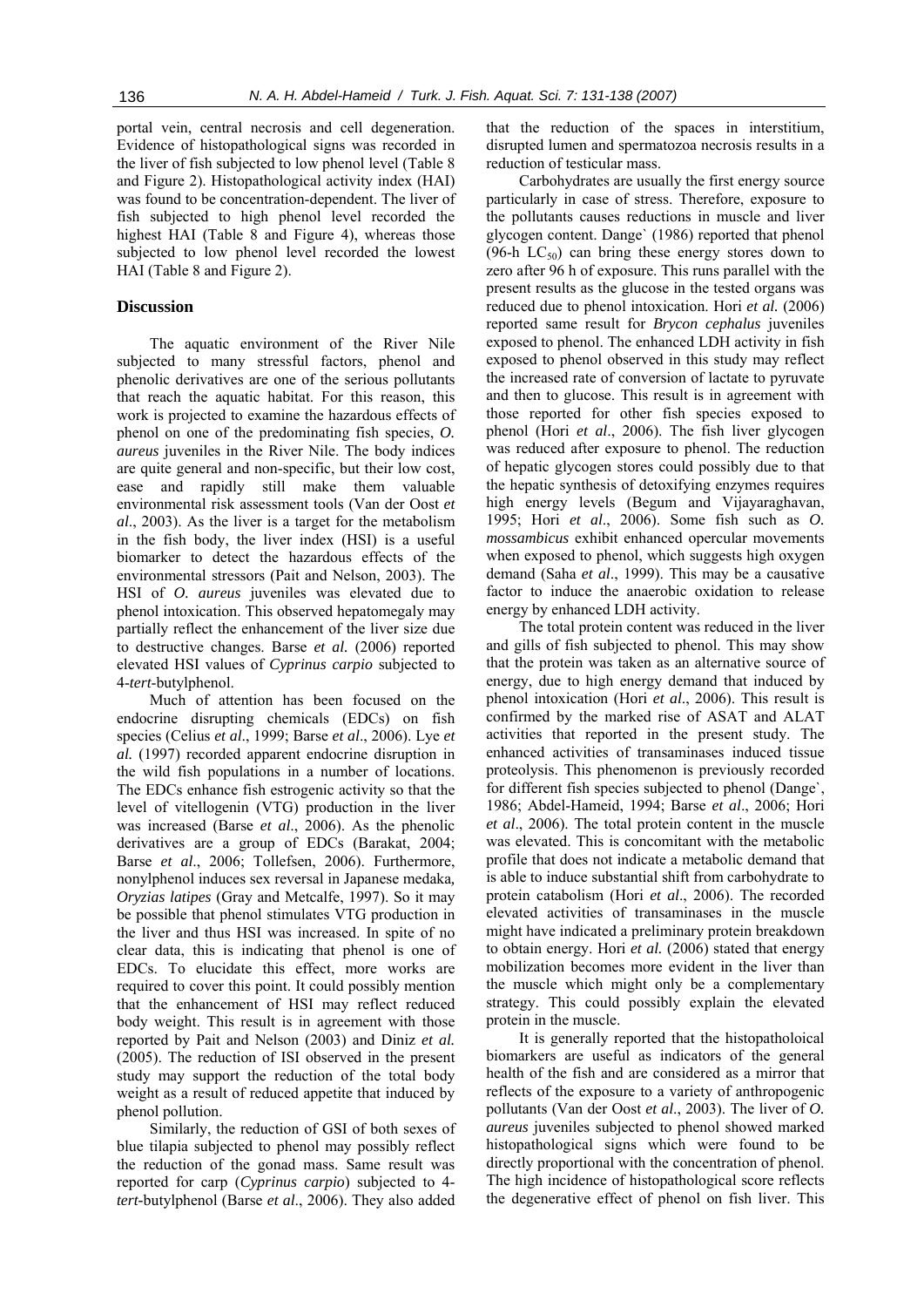degenerative effect was reported for carp (*Cyprinus carpio*) subjected to 4-*tert-*butylphenol.

# **Conclusion**

The present study exhibited that phenol induces liver damage and disturbs the metabolic state of *O. aureus* juveniles. Also, it drows the attention to conduct of research work to test whether the phenol is endocrine disrupting chemical.

# **References**

- Abdel-Hameid, N.A.H. 1994. Effect of some pollutants on biological aspects of *Oreochromis niloticus*. MSc. thesis, Benha Branch: Faculty of Science, Zagazig University.
- Barakat, A.O. 2004. Assessment of persistent toxic substances in the environment of Egypt. Environ. Int., 30: 309-322.
- Barse, A.V., Chakrabarti, T., Ghosh, T.K., Pal, A.K. and Jadhao, S.B. 2006. One-tenth dose of  $LC_{50}$  of 4-tertbutylphenol causes endocrine disruption and metabolic changes in *Cyprinus carpio*. Pesticide Biochem. Physiol., 86(3): 172-179.
- Begum, G. and Vijayaraghavan, S. 1995. Carbohydrate metabolism in hepatic tissue of fresh water *Clarius batracus* L. during dimethoate exposure. Fd. Chem. Toxic., 33: 423-426.
- Bernet, D., Schmidt, H., Wahli, T. and Burkhardt-Holm, P. 2001. Effluent from a sewage treatment works causes changes in serum biochemistry of brown trout (*Salmo trutta* L.). Ecotoxicol. Environ. Saf., 48: 140-147.
- Celius, T., Haugen, T.B., Grotmol, T. and Walther, B.T. 1999. A sensitive zonagenetic assay for rapid *in vitro* assessment of estrogenic potency of xenobiotics and mycotoxins. Environ. Health Perspect., 107: 63-68.
- Dange´, A.D. 1986. Changes in carbohydrates metabolism in Tilapia, *Oreochromis* (*Sarotherodon*) *mossambicus*, during short-term exposure to different type of pollutants. Environ. Pollut., 41(A): 165-177.
- Diniz, M.S., Peres, I., Magalhaes-Antonine, I., Falla, J. and Pihan, J.C. 2005. Estrogenic effects in Crucian carp (*Carassius carassius*) exposed to treated sewage effluent. Ecotoxicol. Environ. Saf., 62(3): 427-435.
- El-Gendy, K.S., Aba-Allah, A.M., Ali, H.A., Tantaway, G. and El-Sebae, A.E. 1991. Residue levels of chlorinated hydrocarbons in water and sediment samples from Nile Brances in the Delta, Egypt. J. Environ. Sci. Health, 26: 15-36.
- Gray, M.A. and Metcalfe, C.D. 1997. Induction of Tesisova in Japanese medaka (*Oryzias latipes*) exposed to *p*-nonylphenol,. Environ. Toxicol. Chem., 16: 1082- 1086.
- Gupta, S., Dalela, R.C. and Saxena, P.K. 1983. Effect of phenolic compounds on *in vivo* activity of transaminases in certain tissues of the fish of the fish *Notopterus notopterus*. Environ. Res., 32: 8-13.
- Henry, R.J. 1964. Clinical chemistry (principles and techniques), Harper& Row, New York, 1128 pp.
- Hochachka, P.W., Guppy, M., Guderly, H.E., Storey, K.B. and Hulbert, W.C. 1978. Metabolic biochemistry of water versus air breathing fishes: muscle enzymes and ultrastructure. Can. J. Zool., 56: 736-750.
- Hori, T.S.F., Avilez, I.M., Inoue, L.K. and Moraes, G. 2006. Metabolical changes induced by chronic phenol

exposure in matrinxã *Brycon cephalus* (teleostei: characidae) juveniles. Comp. Biochem. Physiol., 143(1): 67-72.

- Jagetia, G.C. and Aruna, R. 1997. Hydroquinone increases the frequency of miconuclei in a dose-dependent manner in mouse bone marrow. Toxicol. Lett., 39: 205-213.
- Kashiwada, S., Ishikawa, H., Miayamoto, N., Ohnishi, Y. and Magara, Y. 2002. Fish test for endocrinedisruption and estimation of water quality of Japanese rivers. Water Res., 36: 2161-2166.
- Lye, C.M., Frid, C.L.J., Gill, M.E. and McCormick, D. 1997. Abnormalities in the reproductive health of flounder *Platichthyes flesus* exposed to effluent from a sewage treatment works. Mar. Pollut. Bull., 34: 34- 41.
- Martin-Skilton, R., Coughtrie, M.W.H. and Porte, C. 2006. Sulfotransferase activities towards xenobiotics and estradiol in two marine fish species (*Mullus barbatus*  and *Lepidorhombus boscii*): Characterization and inhibition by endocrine disrupters. Aquat. Toxicol.,  $79.24 - 30.$
- Moss, D.W., Henderson, A.R. and Kochmar, J.F. 1986. Enzymes; principles of diagnostic enzymolgy and the aminotransferases. In: N.W. Tietz (Ed.), Textbook of Clinical Chemistry. Saunders, Philadelphia: 663-678.
- Mukherjee, D., Bhattacharya, S., Kumar, V. and Moitra, J. 1990. Biological significance of [14C] phenol accumulation in different organs of a murrel, *Cyprinus carpio*. Biomed. Environ. Sci., 3: 337-342.
- Oser, B.L. 1979. Hawks physiological chemistry, blakisten division, Mc Graw-Hill, New York, 783-784.
- Pait, A.S. and Nelson, J.O. 2003. Vitellogenesis in male *Fundulus heteroclitus* (Killifish) induced by selected estrogenic compounds. Aquat. Toxicol., 64: 331-342.
- Park, E.Y., Ki, S.H., Ko, M.S., Kim, C.W., Lee, M.H., Lee, Y.S. and Kim, S.G. 2005. Garlic oil and DDB compromised in a pharmaceutical composition for the treatment with viral hepatitis, prevents acute liver injuriespotentiated by glutathione deficiency in rats. Chemico-Biological Interactions, 155: 82-96.
- Pinkney, A.E., Harshbarger, J.C., May, E.B. and Melancon, M.J. 2001. Tumor prevalence and biomarkers of exposure in brown bullheads (*Ameiurus nebulosus*) from the tidal Potomac River, USA, Watershed. Environ. Toxicol. Chem., 20: 1196-1205.
- Pipkin, F.B. 1984. Medical statistics made easy. Churchill Livingstone. Edinburgh London Melpourne and New York, 137 pp.
- Ravichandran, S., Midhuna, S.K. and Indra, N.J. 1994. Impact of phenol on protein metabolism in freshwater fish *Oreochomis mossambicus*. Ecotoxicol. Environ. Monit., 4(1): 33-38.
- Reitman, S. and Frankel, S. 1957. A colorimetric method for determination of serum glutamic oxaloacetic and glutamic pyruvic transaminase. Am. J. Clin. Pathol., 28: 56-63.
- Roche, H. and Bogẻ, G. 2000. *In vivo* effects of phenolic compounds on blood parameters of a marine fish (*Dicentrarchus labrax*). Comp. Biochem. Physiol., (C) 125: 345-353.
- Saha, N.C., Bhunia, F. and Kaviraj, A. 1999. Toxicity of phenol to fish and aquatic ecosystem. Bull. Environ. Contam. Toxicol., 63: 195-202.
- Stich, H.F. 1991. The beneficial and hazardous effects of simple phenolic compounds. Mut. Res., 259: 307-324.
- Taysse, L., Troutaud, D., Khan, N.A. and Deschaux, P.